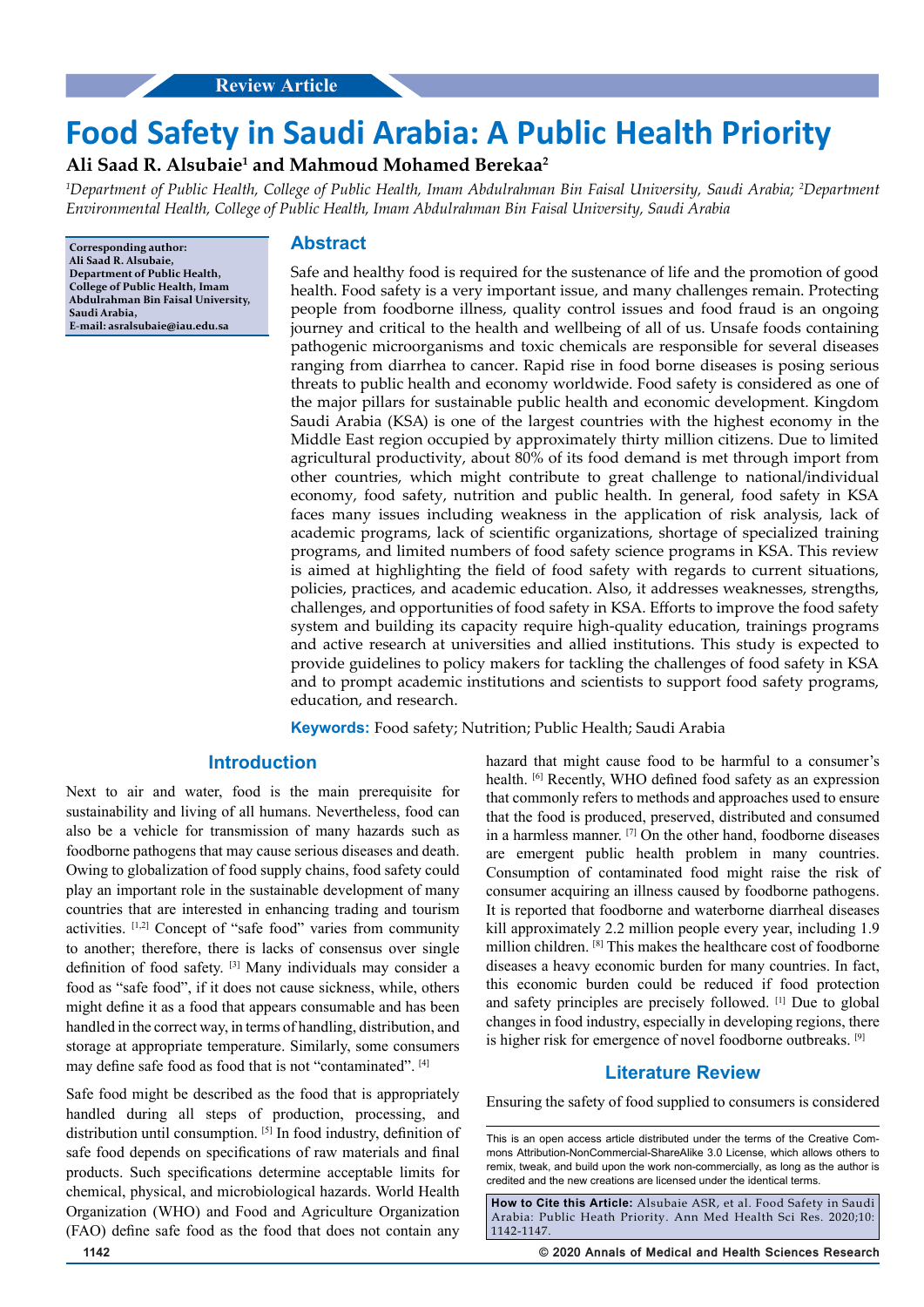to be the most important task of governments, community members, food scientists and the food industry as a whole. Recent performances in producing, distributing, and preparing foods demand an increased emphasis on the practices of hygiene at the different phases. Besides, developing interest in conducting research on safety of food to guarantee a safer total food supply is also a great challenge. Development of system that manages issue of food safety e.g. hazard analysis critical control point (HACCP), in food industry is a shift to the correct path. [10] Still, technical barriers and other reasons might make companies refuse to implement the HACCP program particularly in different types of enterprises. Several scientists discussed those barriers namely; type of industry sector, product type, lack of understanding of the HACCP program, staff rotation, lack of worker incentive, absence of training, the impression that the products are safe and under control, enterprise size. [11-13] Such factors might be widespread in many developing countries and Saudi Arabia is one of those countries.

On the other hand, food safety organizations play crucial role towards diminishing of food hazards that cause illness through their enforcement officers. They contribute much in protecting public and promoting good health and hygiene practices, by development and enforcement of laws and regulations. Administration officer or inspector warrants that the owner, manager and employees are following indispensable directions and guidelines conveyed in food safety legislation. These doings might include ingoing and inspecting establishments, reviewing food poisoning outbreaks, and elimination of dangerous food. [14,15]

Main objective of this review is to give an overview about general features of Saudi Arabia food production, consumption and import, food management and safety in Saudi Arabia. Factors affecting food safety management and application of food control systems are also deliberated. Examples of food outbreaks and food poisoning studies recorded in different cities of the Kingdom presented. Major challenges of food safety in Saudi Arabia are intensively discussed. Purposes to promote academic institutions and scientists to support food safety programs, education, and research in Saudi Arabia are also discussed.

## **Geographic and administrative features of Saudi Arabia**

Since foundation in 1932, the Kingdom of Saudi Arabia comprises the largest desert part of the Arabian Peninsula, with a hot desert climate and the temperature in summer normally exceeds 40°C and reach up to 50oC. Estimated population is almost 30 million, with a growth rate of 2.9 per annum.  $[16]$ Economically, Saudi Arabia is classified as one of the highest income country (UNDP 2014), a part of G-20 major economies with a high Human Development Index (HDI). [16] Indeed, per capita Gross Domestic Product (GDP) is estimated at \$51,779 in purchasing power parity. Its rank is eleventh in the world in terms of nominal GDP/capital. [16] This is because Saudi Arabia holds 25% of the world's verified petroleum reserves in addition to being the world's largest oil exporter. [17] Administratively, it is divided into 13 regions, with subdivisions of governorates, and then sub-governorates. It has been reported that there are 269 municipalities all over the Kingdom, [18] approximately 47 municipalities are located in the capital region. Interestingly, enforcement of food safety laws and legislations at a local level is primarily the responsibility of municipal authorities, though policy making and regulations are divided among many governmental agencies. [18]

#### **Food production and consumption**

Generally, share of agriculture sector in the Kingdom's huge economy is very limited (4.8% of the GDP and employed 0.5 million workers, in 2007) and has increased to 6% in last couple of years; however, the government is dedicated to alter and improve the agronomic sector, in order to diminish food import costs and realize self-reliance in the long-term . Notably, major part of Saudi Arabia is characterized as a desert land due to harsh climate. Yet, in certain regions climate is favorable for agriculture productivity at small scales. The Saudi per capita per day food consumption is 3130 calories. However, due to the low local agricultural production, the Kingdom food needs are mostly (over 80%) imported from different countries. The food and drink imports value is \$14.2 billion/year and due to the population increase and economic growth, consumption will grow 55.5% in 4 years to reach \$70 billion/year. [19] Therefore, food sector is considered as one of the most important sectors with greater impact on the country economy. [20]

#### **Management of food safety in Saudi Arabia**

Certifying safety of many locally produced and imported food is the responsibility of several governmental and nongovernmental organizations in Saudi Arabia. Ministries of Health, Commerce & Industry, Municipal & Rural Affairs, Agriculture, the Saudi Standards, Metrology and Quality Organization, and the Customs Clearance Agency are governmental bodies concerned with food safety system. Non-governmental organizations include; Saudi Society of Food and Nutrition, Consumer Protection Association, and the National Standing Advisory Committee on Food Irradiation. The Saudi Food and Drug Authority (SFDA) is a governmental organization and is in a development process since 2003 as a new principal organization which anticipated to arrange for enhanced coordination and guarantee the safety and quality of local and imported food. [16,18,20] Significant involvement and the major contribution of governmental organizations in food safety are presented in Table 1, with gradual transfer of tasks and responsibilities concerning food safety to SFDA since 2003.

In fact, two crucial organizations play major part in management of food safety processes in Saudi Arabia namely; Ministry of Municipality and Rural Affairs and Saudi Food and Drug Authority (SFDA). Ministry of Municipality and Rural Affairs has constitutional and implementation roles in the food safety sector. Particularly in preparation of food legislation related to health circumstances, food and health assessment regulation, control of commercial adulteration, supervising slaughterhouses. It also participates in reacting to the outbreaks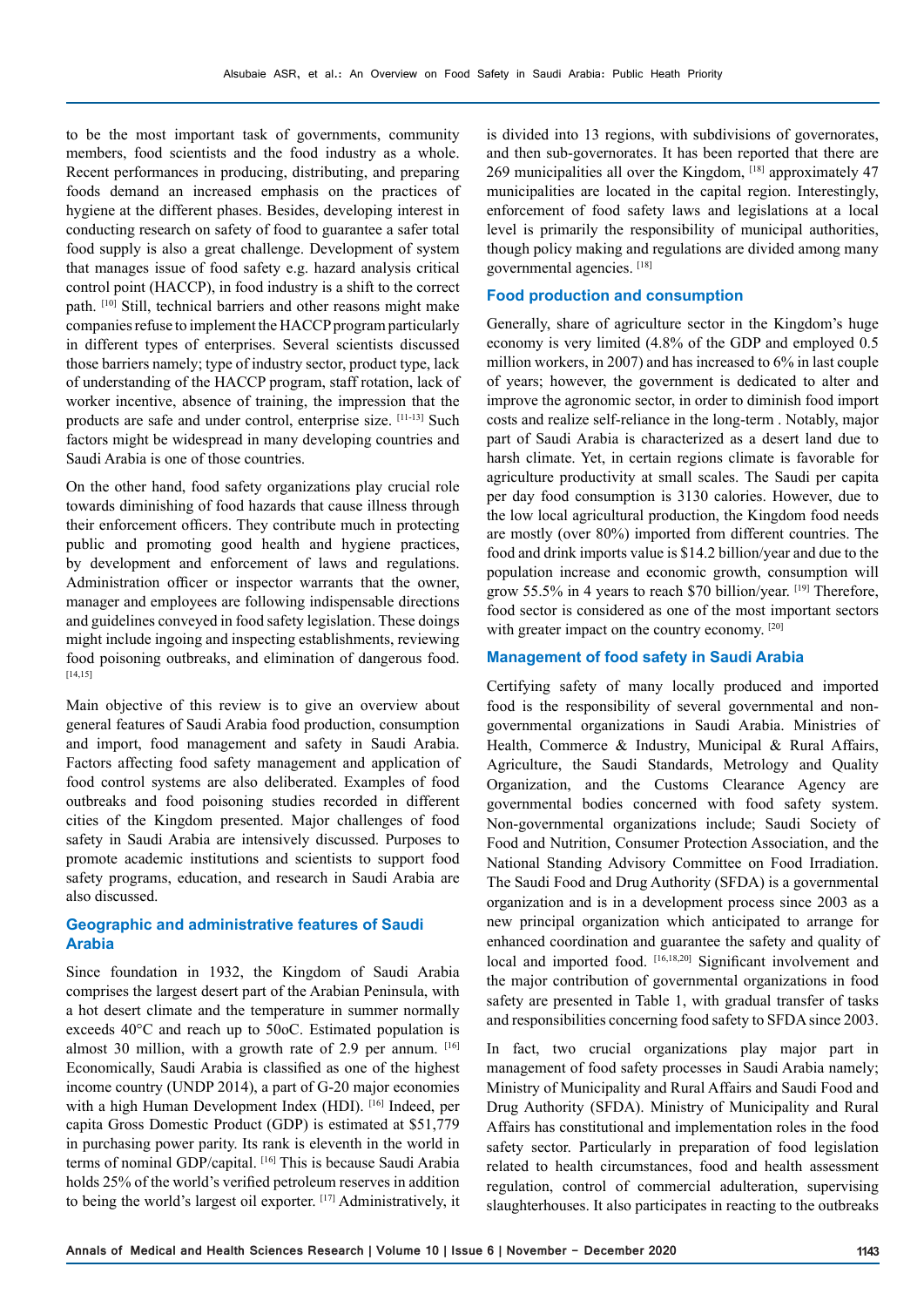| Table 1: Tasks and responsibilities of different governmental organizations involved in food safety.                                                                 |                                                                                                                                                                                                                                                                                                                                                                                                                                                                                                                                                                        |  |
|----------------------------------------------------------------------------------------------------------------------------------------------------------------------|------------------------------------------------------------------------------------------------------------------------------------------------------------------------------------------------------------------------------------------------------------------------------------------------------------------------------------------------------------------------------------------------------------------------------------------------------------------------------------------------------------------------------------------------------------------------|--|
| Tasks & Responsibilities Regarding Food Safety<br>Organization                                                                                                       |                                                                                                                                                                                                                                                                                                                                                                                                                                                                                                                                                                        |  |
| Ministry of Health (MoH)<br>In 1983, General Department of Preventive<br>Health (GDPH) was established<br>Environment Health Administration (EHA) is part<br>of GDPH | Cooperation with other governmental bodies e.g. Municipalities in development of<br>environmental health works.<br>Reacting to food poisoning outbreaks.<br>Review the medical claim related to food; monitor the food suppliers in the hospitals of<br>the ministry.                                                                                                                                                                                                                                                                                                  |  |
| <b>Environment Health Administration (EHA)</b> established<br>Food Safety Program                                                                                    | Regulate food poisoning outbreaks<br>Educate society regarding issues of food safety<br>Train teams that investigate food poisoning outbreaks.<br>$\bullet$                                                                                                                                                                                                                                                                                                                                                                                                            |  |
| Ministry of Commerce and Industry (MCI, 2013)                                                                                                                        | Commodities and products safety and quality safeguarding in addition to the protection<br>٠<br>of the citizens from adulteration and fraud                                                                                                                                                                                                                                                                                                                                                                                                                             |  |
| Ministry of Agriculture (2013)                                                                                                                                       | Examination and analysis of imported foods<br>$\bullet$<br>Licenses the poultry farms and dairies, monitors the production of poultry                                                                                                                                                                                                                                                                                                                                                                                                                                  |  |
| Saudi Standards, Metrology and Quality Organization<br>(SASO)                                                                                                        | Yearly endorsement, updates, and modifies local standard specifications in agreement<br>with WTO.<br>Establishment of national standards and specifications<br>$\bullet$<br>Regulating certificate granting and quality marks.<br>Inspecting local food producing factories to ensure application of Saudi food standards.<br>Grants licenses food premises to use a Quality Mark on their products.<br>Conducts inspections at marketplaces and in manufacture regions.<br>٠                                                                                          |  |
| Ministry of Municipality and Rural Affairs                                                                                                                           | Statutory and implementation roles in food safety sector<br>$\bullet$<br>Preparation of food legislation related to health circumstances.<br>Participates in reacting to outbreaks of food poisoning<br>Food Premises Licensing, this task was based on municipalities law issued by Royal<br>Decree in 1977                                                                                                                                                                                                                                                           |  |
| Saudi Food and Drug Authority (SFDA)                                                                                                                                 | Ensure that imported as well as local food products conform to national and international<br>standards<br>Enforcement of legislative rules related to food safety<br>$\bullet$<br>Approve rules and regulations, review procedures and rules related to food and drugs as<br>major concern for public health<br>Covering laws and regulations of food control and safety<br>Responsibility of all issues linked to food safety, drugs and biological as well as chemical<br>substances for peoples and animals.<br>Educate consumers by regulating awareness campaigns |  |

of food poisoning, carryout food and water sampling and registers food and health establishments. [18] Actually, the organization assigned for several major food safety tasks ranging from; legislation, inspection, investigation on outbreaks and licensing activities. With respect to food Legislation, Municipality passes several circulars addressing the healthy conditions of poultry farms, slaughterhouses and other food and health establishments especially for food and workers. Ministry has issued 25 national standard guidelines related to heath conditions of the food and other workshops establishments like restaurants and cafeterias. Recently, Municipality issued specific regulatory guides for sanitarian and HACCP implementation, besides other guides for use of food additives, microbial poisoning, food safety and instructions for food handlers. Also, ministry review food inspection in markets through "Public Administration of Environmental Health".

On the other hand, SFDA was established to guarantee food safety of imported as well as locally produced foods and to ensure that it is following national and international acknowledged standards. In fact, SFDA is a central authority that unifies all efforts of enforcement and legislative rules related to food and health safety that were previously performed by different government organizations. The Authority currently holds responsibility of all issues linked to food safety and drugs for peoples and animals in addition to the safety of biological and chemical substances. [4,18] Food safety issues cover all laws and regulations of food control and management, surveillance of foodborne illness and inquiry systems, inspection services, recall and tracking systems and food monitoring laboratories

to protect society. [18] Through organization of awareness's campaigns and education of consumers SFDA plays crucial role in Public health sector.

However, most of SASO functions concerning food safety legislation, health protection, promotion of good practice in the domestic industry, and dissemination of the authoritative knowledge about the field have been transferred to the SFDA since 2011. [18] Unfortunately, absence of coordination and consistency between organizations often destabilize the efficacy of food safety systems in the kingdom.

## **Harmonization of food safety measures with International Organizations**

As a membership in World Trade Organization (WTO) and a key member in Gulf Corporation Council (GCC) and Middle East and North Africa (MENA) countries, Saudi Arabia develops great concern over food safety. In fact, there is a steady increase in food safety due to significant episodes of microbial and chemical contamination of food especially in GCC countries. [21,22] Saudi Arabia, as a member in GCC, as well as other MENA countries dedicates much efforts to update and strengthen food management and safety systems as well as the application of recent approaches in risk-analysis. Actual implementation of these concepts and approaches realized through harmonization of national food standards with Codex Alimentarius, codes and guidelines. [23] Furthermore, there is developing increase in the use of Good Manufacturing Practices (GMP), Good hygiene Practices (GHP), Good Agricultural Practices (GAP) and hazards Analysis Critical Control Point (HACCP). [21] Actually, harmonization of national with international food standards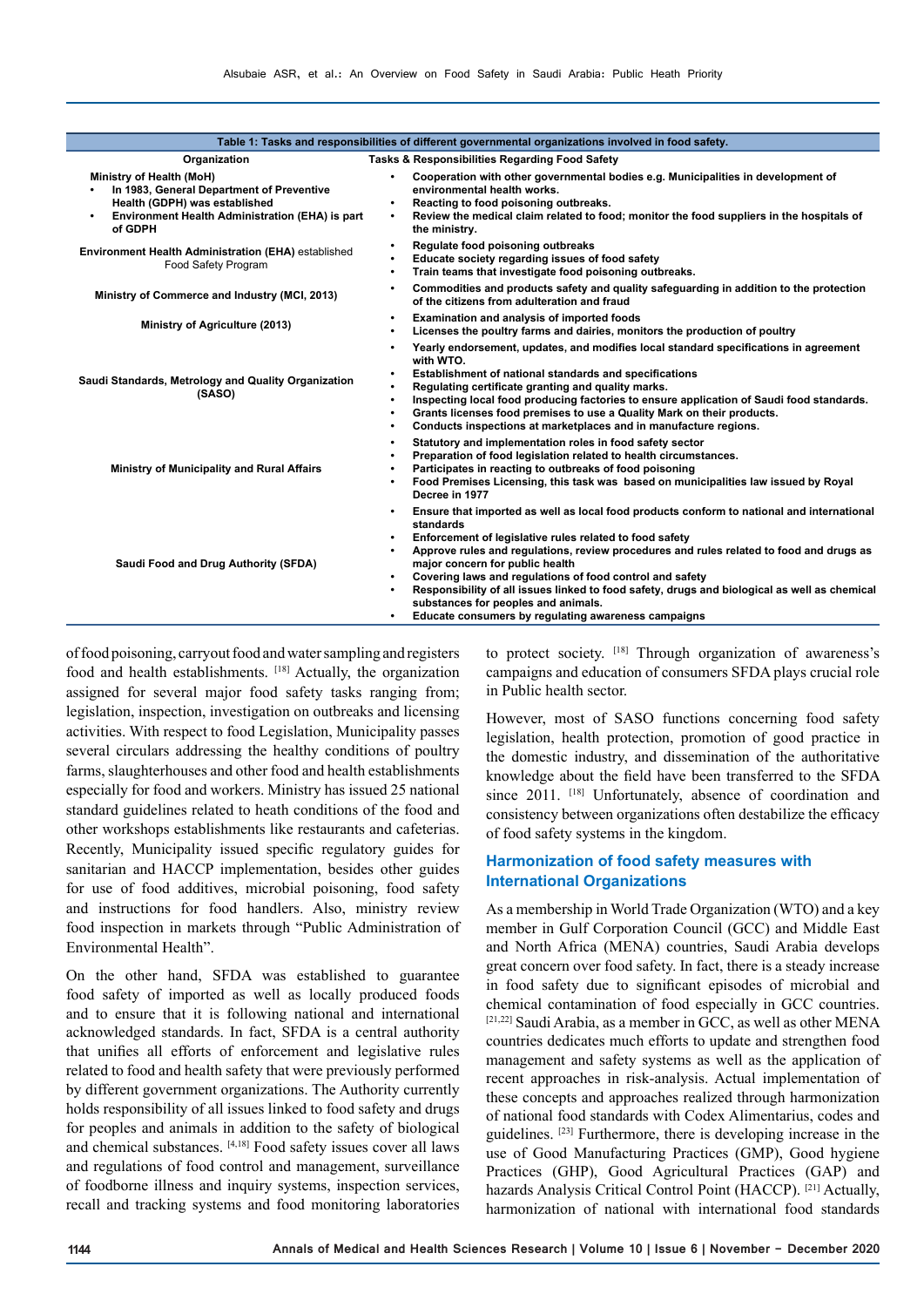will ensure that public health and food safety are efficiently met. However, application of certain Codex regulation in Saudi Arabia not commonly harmonized with international regulation especially due to severe climatic conditions.

#### **Current situation in food safety outbreaks**

As in many countries in the world food safety and hygiene in Saudi Arabia is becoming an issue of major public health concern. In Saudi Arabia, studies on the major food outbreaks due to microbial food poisoning and foodborne pathogens have been reported especially during Hajj and Umrah seasons in Mekka and other cities. [18,24-28]. Recently, Bakri et al. [28] reported the most challenging outbreaks documented in 12 cities along Saudi Arabia during the last 10 years. The dominant causative agents are; *Salmonella enteritidis* group D, *Staphylococcus aureus, Bacillus cereus, Clostridium perfringens* and *E. coli*. Nerveless, many incidents remain undocumented due to less tendency to visit health facilities or inaccurate food inspection and analysis. [18] On the other hand, street food trade in Saudi Arabia often flourish during Hajj and Umrah seasons, when millions of Muslims come to Mecca and AL Madinah every year to perform pilgrimage and Umrah rites. Majority of food vendors do not follow food safety and hygiene practices or even unable to convert their food safety knowledge and attitudes into practices. [29-31] Generally, most of food poisoning and illnesses can be overcome by implementation of preventive measures especially hygienic practices during food handling and processing. Besides, recognition of community awareness programs that support the implementation of good food safety and hygiene to prevent outbreaks. [32-36]

## **Current challenges of food safety system in Saudi Arabia**

#### **Food inspection and risk analysis**

Al-kandari and Jukes<sup>[21]</sup> revealed that food inspection in the GCC, including Saudi Arabia, is controlled by official organizations. Taking into account the country's heavy reliance on imports of food from different countries, there is urgent need for food control and inspection. The number of inspectors employed for this purpose is limited compared to their assignments. Most of inspectors in the Gulf Countries, including Saudi Arabia, are public health inspectors with inadequate training and qualification. So, providing inspectors with recent knowledge, education, and training especially in implementation of the HACCP system is essential. [21-37] Reduction of risk from foodborne pathogens to an acceptable level is not accomplished through food inspection and analysis of final food product but all over food chain. Applying preventive measures such as GAPs, GMPs, GHPs, along with the application of HACCP is highly critical to reach acceptable levels in food safety. [38] Alkandari and Jukes [21] reported that GMP and HACCP preventive measures are applied in Saudi Arabia for inspection of imported foods.

#### **Lacking of academic programs for food safety specialists**

Recently, new generalized program focuses on food safety and

environmental protection has been established. Unfortunately, graduates of this program still constitute only a minor number of the required labor force. Indeed, limited efforts have been made to improve the skills and knowledge of those who completed training on food safety before introduction of this program. [18] Only few colleges of food and agriculture sciences and colleges of agriculture and veterinary medicine are established in Saudi universities. Colleges offer undergraduate degree in food science and nutrition with limited emphasis on food safety. Unfortunately, there is no national education program in Saudi Arabia that is focused on improvement in food safety knowledge and practices. Efforts to improve food safety system and building its capacity requires launching of specialized food safety programs housed in academic institutions.

#### **Limited research on food safety**

In general, there is limited research on food safety issues, especially addressing food poisoning cases in Saudi Arabia. [39] This is due to the limited number of food safety educational programs, lack of postgraduates programs in Saudi Universities and shortage of Saudi food safety specialists. Although most of authorized food control facilities in GCC including Saudi Arabia have satisfactory infrastructures with well-equipped laboratories and regularly subjected to calibration and maintenance. However, majority of laboratories need Standard Operating Procedures (SOP) manuals to guarantee analysis and results. Besides, scientific and technical expertise are insufficient and when exist, are not internationally acknowledged. Therefore, current status reflects the need for continual development in food control facilities and personnel. [21]

#### **Lack of coherence between organizations**

Although the SFDA is the key element in food control management within Saudi Arabia, it seems that Saudi Arabia Standards Organization (SASO) plays an actual and crucial role in establishment, modify and update of food control management policies and procedures at central and local levels. [38] This often results in duplication and overlapping of duties, lack of synchronization between organizations, and information stagnation across the Kingdom of Saudi Arabia. Lack of coordination and consistency between organizations often undermine the efficiency and effect of food safety systems.

In order to build and maintain effective food safety systems, strong links must be established between all sectors that have a bearing on food safety, including public health, agriculture and fishery, consumer and school education, science and research, tourism, trade, industry, and regulatory authorities. It is the public health sector that needs to take the challenge and lead in building this community of stakeholders and sharing common goals and responsibilities. [40]

#### **Change in lifestyle and food consumption habits**

As in many countries in the gulf region, Saudi Arabia underwent rapid development and changes in lifestyle and consumer demands. These variations have a profound effect on food production, supply and demand, availability and consumption. As a result of food globalization consumer demand has grown,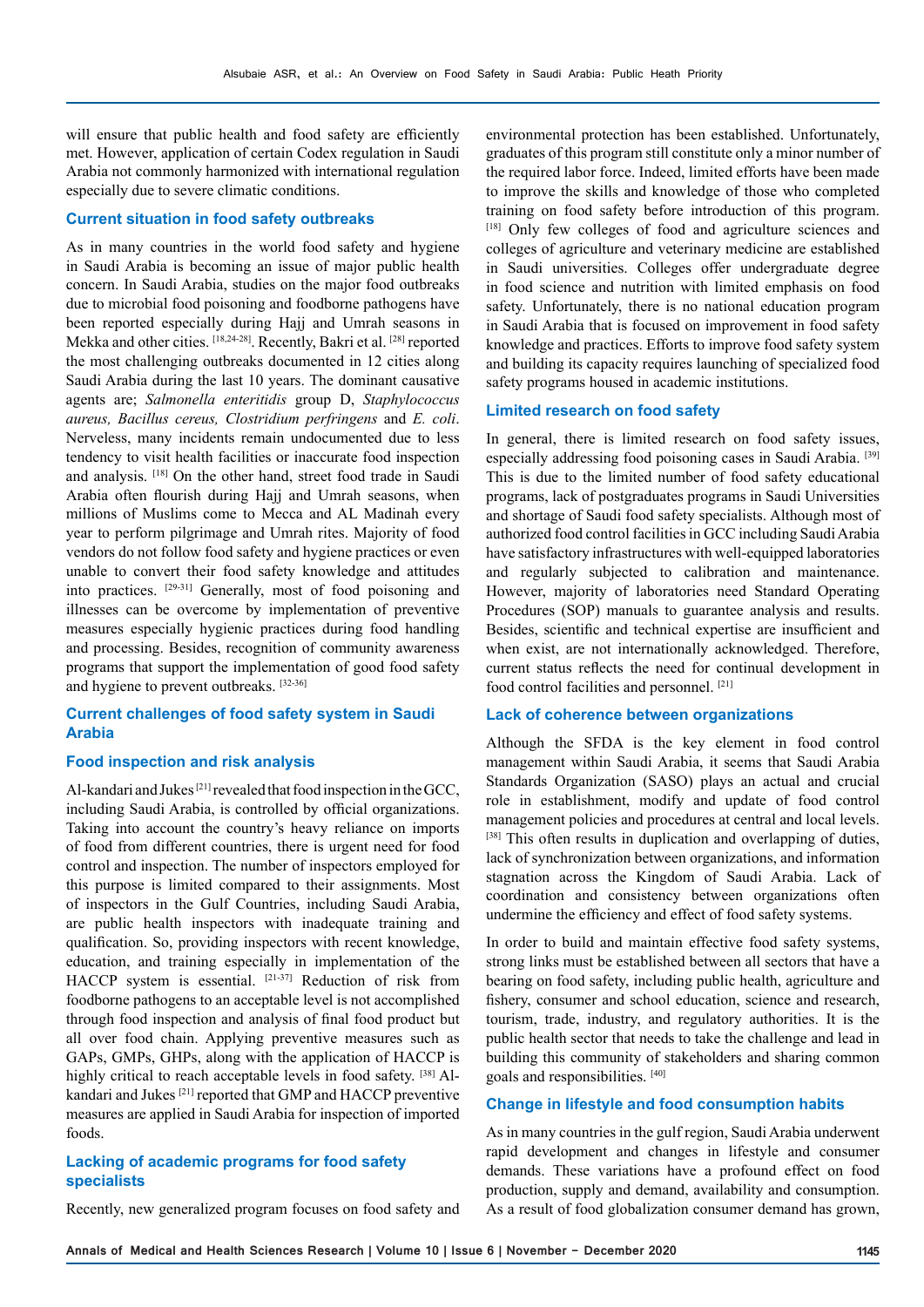| Table 2: SWOT analysis of food safety status in Saudi Arabia.                                                                                                                                                                                                                                                                                                                                                                                                                                                                                                                                                                                                                                                                                                                                                                                                                                                                                                                                                                                                                                                                                                                                                                                                                                                                                                                            |                                                                                                                                                                                                                                                                                                                                                                                                                                                                                                                                                                                                                                                                                                        |  |  |
|------------------------------------------------------------------------------------------------------------------------------------------------------------------------------------------------------------------------------------------------------------------------------------------------------------------------------------------------------------------------------------------------------------------------------------------------------------------------------------------------------------------------------------------------------------------------------------------------------------------------------------------------------------------------------------------------------------------------------------------------------------------------------------------------------------------------------------------------------------------------------------------------------------------------------------------------------------------------------------------------------------------------------------------------------------------------------------------------------------------------------------------------------------------------------------------------------------------------------------------------------------------------------------------------------------------------------------------------------------------------------------------|--------------------------------------------------------------------------------------------------------------------------------------------------------------------------------------------------------------------------------------------------------------------------------------------------------------------------------------------------------------------------------------------------------------------------------------------------------------------------------------------------------------------------------------------------------------------------------------------------------------------------------------------------------------------------------------------------------|--|--|
| Strengths<br>Well established food safety organizations e.g. SFDA<br>Existence of laws and legislations align with international<br>organizations<br>Availability of jobs for food inspectors<br>$\bullet$<br>Existence of risk-analysis based inspection<br>٠<br>Record for major foodborne outbreaks<br>Weaknesses<br>Inadequate legislative and laws, especially related to climatic<br>٠<br>conditions, for protection of public<br>Lack of coherence between organizations<br>$\bullet$<br>Limited resources and research laboratories<br>٠<br>Lacking of Academic Programs for Food Safety Specialists<br>٠<br>Specialized staff and laboratories are not enough to cover the 29<br>ports distributed throughout the Kingdom<br>Absence of professional and scientific food safety organization to<br>$\bullet$<br>enhance and promote food safety and hygiene in Saudi Arabia<br>Criteria, inspection and analysis of local food market (e.g.<br>$\bullet$<br>Restaurants, cafeteria, local market, traditional food marketetc.)<br>not completely controlled or supervised<br>Absence of well-established system for immediate reaction with<br>$\bullet$<br>foodborne outbreaks<br>Threats from imported food<br>٠<br>Changes in lifestyle and food consumption habits<br>$\bullet$<br>an an calculated and all responses to the complete and familiary to be a family to the a | Opportunities<br>Enhancement of community awareness towards the importance of food safety<br>and hygiene<br>Adopt and promote food safety awareness program in educational institutes<br>(e.g. Schools, colleges and universities)<br>Implement effective legislation implying food safety in traditional local market<br>The food business owners need to have enough skills and knowledge regarding<br>food safety to obtained their license<br>Continual harmonizing national standards with international ones<br>Continual government commitment and funds towards better food safety system<br>Encourage research on food matters<br>Threats                                                     |  |  |
|                                                                                                                                                                                                                                                                                                                                                                                                                                                                                                                                                                                                                                                                                                                                                                                                                                                                                                                                                                                                                                                                                                                                                                                                                                                                                                                                                                                          | Low food safety culture in Saudi Arabia<br>٠<br>The majority of food handlers and workers are foreigners<br>Shortage of high specialized food safety staff and scholars<br>Difficulty in ensuring HACCP certified suppliers<br>Rapidly growing population with remarkable increase in food demand<br>Limitation in agriculture and increased dependence on imported food<br>Difficult to cover the entirely numerous ports distributed throughout the Kingdom<br>Critical climatic conditions that challenging transport and distribution of food<br>safely<br>Overgrowth of tourism industry with inappropriate food catering environments<br>especially during Haj (Mecca- pilgrim) and Umra seasons |  |  |

- Changes in lifestyle and food consumption habits Language barrier due to large number of foreign labor force in the
- food industries and food markets

importation of food has increased, and consequently new products, ingredients and additives are regularly entering the market. Additionally, outdoor eating in restaurants, fast food outlets and street vendors increased. [41,42] Therefore, food safety programs in the Saudi Arabia need to apply a holistic approach with all these changes.

#### **SWOT analysis of food safety system in Saudi Arabia**

According to available data on food control and management in Saudi Arabia, examination and analysis of strengths, weaknesses, opportunities and threats (SWOT analysis) of food safety is shown in Table 2. The analysis provides clear overview about the status of food safety in Saudi Arabia. Emphasis was given to weaknesses due to many factors including; inadequate legislations, lack of coherence between organizations, increase in import, lack of qualified inspectors, limited research laboratories and lacking of academic programs for food safety specialists, absence of system for immediate reaction with outbreaks, change in life style and language barrier. Also, main challenges especially due to; low food safety culture, foreigner food handlers and absence of specialized staff, limited HACCP certified suppliers, overpopulation with increase in food demand, limitation in agriculture and dependence on import, increase number of tourists especially during Hajj (Mekka- pilgrim) and Umra seasons, and critical climatic conditions are highlighted.

## **Discussion and Conclusion**

In Saudi Arabia food safety for protection of citizens and residents remains a great challenge especially due to absence of food safety specialists. Hiring external employees, food safety technicians as well as dependence on non-specialists graduated from agriculture or veterinary programs are considered temporary solutions. Therefore, launching food safety program in different and newly established Saudi universities is urgently needed. Also, there should be strong food safety organizations to tackle the challenges of food safety and food hygiene, as well as to advance the field and the profession of food safety in KSA.

To be a competitive member in international trade and tourism, there should be an adequate fund allocation for food safety activities. Continuous efforts should be done to manage and decrease foodborne diseases through the integration of research data, food control monitoring, epidemiological investigations and disease surveillance.

## **Competing Interests**

The authors declare that they have no competing interests. All the listed authors contributed significantly to the conception and design of study, acquisition, analysis, and interpretation of data and drafting of the manuscript, to justify authorship.

#### **References**

- 1. Chan M. Food safety must accompany food and nutrition security. Lancet. 2014;384:1910-1911.
- 2. Shrivastava SR, Shrivastava PS, Ramasamy J. Global Food Safety: Challenges and recommended public health strategies. Int. J Prev Med. 2016.
- 3. Seward RA. Definition of food safety. In: Schmidt RH, Rodrick GE, (editor). Food Safety Handbook. New Jersey: John Wiley & Sons Inc., NY, USA. 2003;3-10.
- 4. Elmi M. Food safety: Current situation, unaddressed issues and the emerging priorities. East Mediterr Health J. 2004;10:794-800.
- 5. American Academy of Microbiology. February Food safety: current status and future needs. Washington D.C., USA. 2000.
- 6. FAO and WHO. Assuring food safety and quality: guidelines for strengthening national food control systems. Food and Agriculture Organization of the United Nations and World Health Organization, Rome, Italy. 2003.
- 7. WHO. World Health Organization. Food Safety. 2015a.
- 8. WHO. World Health Organization, 10 Facts on Food Safety; 2015.
- 9. Jones KE, Patel N, Levy M, Storeygard A, Balk D, Gittleman JL, et al. Global trends in emerging infectious diseases. Nature. 2008;451:990-994.
- 10. Marriott NG, Gravani RB. Principles of Food Sanitation, Fifth Edition, Springer-Verlag New York, USA. 2006.
- 11. Panisello P J, Quantick PC. Technical barriers to Hazard Analysis Critical Control Point (HACCP). Food Control. 2001;12:165-173.